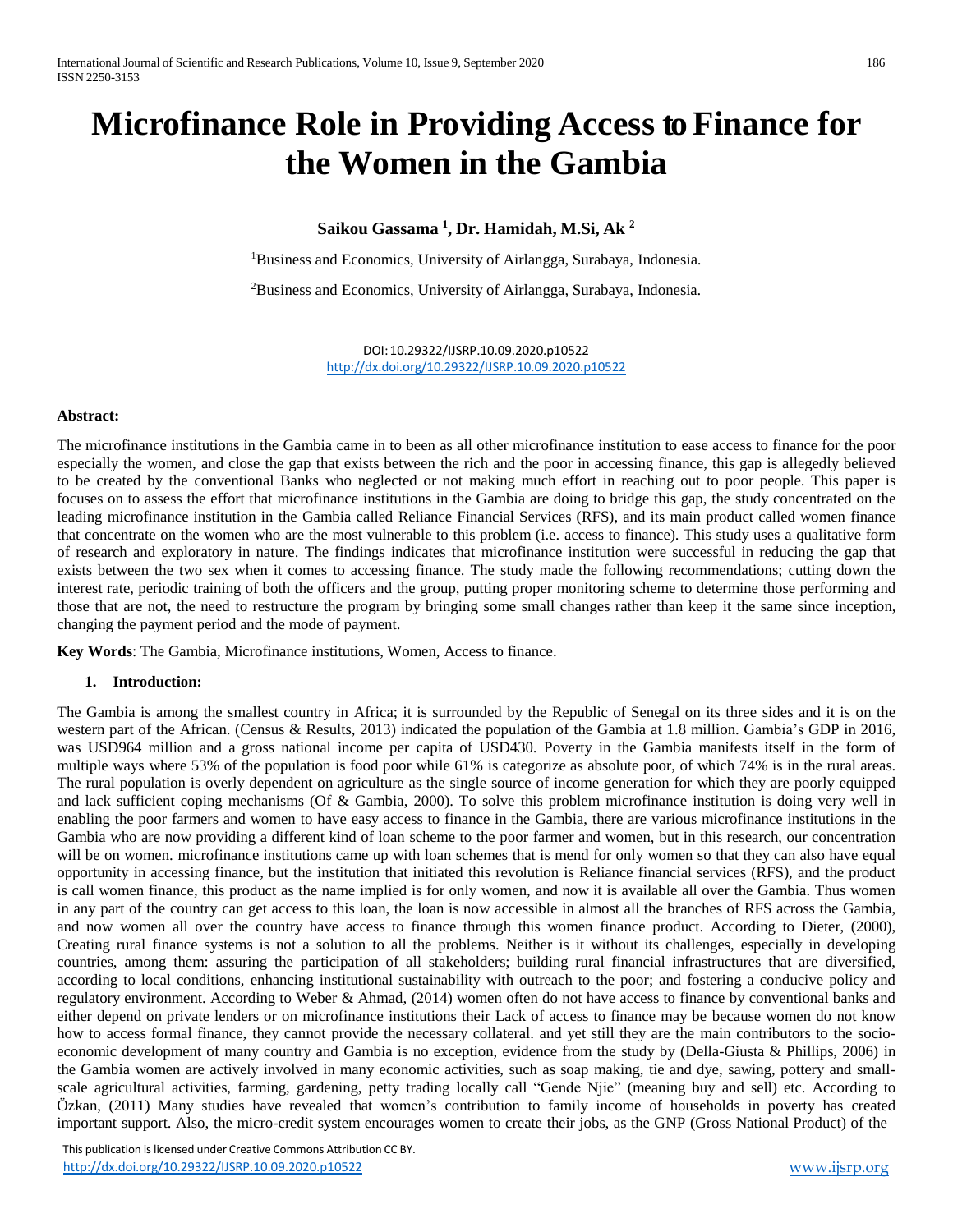countries contributing to increasing employment opportunities. According to Annan et al. (2012), Investing in women is key to development, they arguing that, making use of the contact with communities in the potential female workforce satisfactory for women to create job opportunities to gain income can provide initial capital to the existing banking system, because in many countries' negative socio-cultural conditions, competing with men is much difficult. The micro-credit system, in respect of changing countries` socio-cultural and socio-economic structures, is an important contribution. The program lunch by Reliance Financial Services become a game-changer, now women get access to finance easily in the Gambia, the women finance does not involve much paper work, and you do not need to provide any collateral, in a study of (James & Gary, 2004) Microcredit is most often offer without traditional collateral. If physical collateral were a requirement for borrowing, most MFI clients would be unable to participate due to their extreme poverty level. Because borrowers do not have physical capital, MFIs focus on using social collateral, through group lending. Group lending entails different methodologies, but all depend on the policy of joint liability. In a sense that, the groups takes the necessary control method, and enforcement of loan contracts from the lending institution Wenner, 1995. Under joint liability, each group member is made liable for the loans of other group members. If one member defaults, the other group members are required to cover the loan from their savings, and if they do not, they lose access to future loans. Therefore, in each member's interest to ensure that the other members pay. From 2014 to 2019 more than 30,000 women are benefiting from this loan scheme of Reliance financial services (RFS) and they are targeting to reach 100,000 women who could be the majority of women working population, according to (Census & Results, 2013) the population of the Gambia is at 1.8 million of which women population was 50.5 percent which is 0.9 million and that you have girls and old age.

# **2. Literature review:**

This product of microcredit for women started in the Gambia by a company called Reliance Financial services in the year 2014, which is form and operate by the Gambian, it started the program in 2014, with only a few villages and communities in the UPPER REVER REGION and KOMBO, these communities are used for piloting to see whether the product will work effectively in the Gambia, after its been successful, the experts of the product made recommendation for expansion in subsequent years, and now this product is accessible in every region of the Gambia and is one of the best product of Reliance Financial services now, and other Micro Finance Institution (MFI) also came with a similar product. Evidence from the literature supports the suggestion that women are part of the missing links in the development challenges confronting the least developed economies; this is consistent with the findings of (Madichie & Nkamnebe, 2010). The extension of microfinance to Women for micro-enterprise development is one of the strategies for women empowerment (Kuumuori, Afriyie, & Yao, 2015). The idea of this women`s finance product originated from Senegal in a place called Caurie MFI (Kaolack and Ziguinchor); this is where Reliance studied the product call "women Finance." The program operation is as follows; to access the Loans women are formed into groups, after that will be finance and the payment period is 6 months, and the payment is conduct on monthly bases, the  $1<sup>st</sup>$ ,  $2<sup>an</sup>$ ,  $4<sup>th</sup>$ , and  $5<sup>th</sup>$  month are for interest payment and compulsory saving while the  $3<sup>rd</sup>$  and the 6<sup>th</sup> months are for half principal and interest payment, if a cycle is complete another loan is disbursed, and now the amount to be received will be determine by your saving plus the pervious loan. However, delays in payment of half principal plus interest at  $6<sup>th</sup>$  month often make it difficult for group members to start another loan cycle. No collateral was required, and a flat interest rate of 18% per loan cycle (of 6 months) was charged, which is spread for all the six months. The central feature of the program is the joint-liability which mean in the event a group member default all group member a liable for it, and they all have pay, or else they will not be finance.

The current development of Microfinance is as a result of the failure of the formal financial markets to include the poor as different and unique economic agents. This exclusion of poor resulted to the establishment of Grameen Bank by Mohammed Yunus In the early 1970s, Bank Rakyat Indonesia which became the most successful rural -mandate banks in the Asia –Pacific (Dieter & Schmidt, 2000), World Vision Ghana began operation in 1980 (Kuumuori et al., 2015) etc. micro-credit (MC) program is to provide small loans for poor people who lacked collateral. MC is a creative way to lend financial resources to the poor, by creating a network of trust where families, neighbors, friends, or even strangers come together to support each other financially. MC programs focus on the poorest of the poor, those that are deprive of formal financial markets opportunities (Barboza & Trejos, 2009). According to Syuhailah et al., (2015), women`s access to finance, especially from conventional banks in developing countries, is an obstacle to poverty alleviation. In this regard, if we want to fight poverty, it is very important to equip women with entrepreneurial knowledge and skills together will microfinance assistance as a means for them to embark on small-scale business. Microfinance refers to an activity that aimed for a world in which low-income households have constant access to quality financial services to finance their income-generating activities, own assets, maintain consumption (Liheta, Aikaruwa, Lukas, & Sumari, 2013).

Microfinance fast increase in the number of theoretical and practical work obvious. In almost every part of the world, especially in developing countries and countries in lagging regions has the potential to create growth. The increasing significance of the subject and practices that create brilliant results in this field has led many academics to concentrate. Most empirical studies of this nature include various regions of the world as vital research and development of micro-credit subjects are qualifications that will allow comparison application (Özkan, 2011). According to (Breu, Guggenbichler, & Wollmann, 2008), the field of microfinance is less than 40 years old, yet it appears to have been remarkably effective in helping to eradicate poverty. It typically provides loans to individuals (mostly women) to establish or improve their businesses.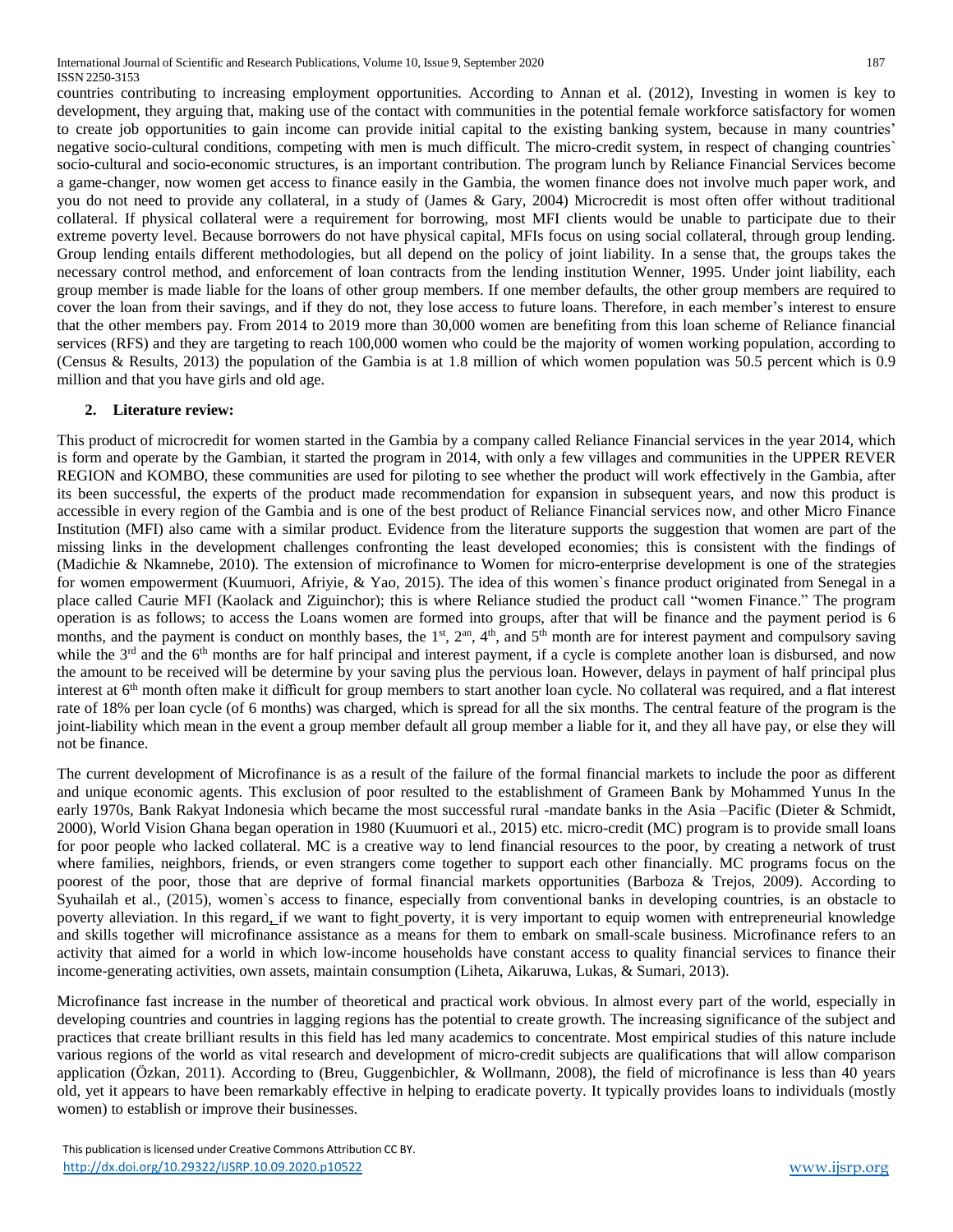#### **3. METHOD:**

This study is design as qualitative research, involving the steps of identifying the potential women groups, how they are surveyed to determine their loan viability, and to enroll them in the program. This research also to conducted interviews with women`s and loan managers to identify relevant indicators of women access to finance. The research also used to gather data to assess the effectiveness of women`s finance programs in providing access to finance for the women in The Gambia. Finally, the research assessed to evaluate changes in women`s access to finance since the start of women finance program. The qualitative methods used in this research will generate rich, contextually detailed, and valid process data that left the participants' perspectives minimally change and enabled indepth explanation of the topic. Because the majority of the women in this study cannot read and write to answer written questions, qualitative research using interviews is indeed a better option (Kuumuori et al., 2015).

#### **3.1 Study setting and research participants:**

Data collection is conducted in four Branch of RFS in three different regions of the Gambia the participant were some of the loan officer in the system who help me to get the data in the system. Interviews were conducted through a telephone conversations with the women loan recipient in the different regions, and also questioners were sent to some of the women and loan officers who also help to interview women in the field. All 100 participants who were interviewed, 95 were women and the remaining five was loan officers of Reliance Financial Services. The age of the women were between 18-60 years. The majority of the women had no formal education. Majority of these women are in polygamous marriage. The majority of the women also had between one and five surviving children. In comparison with Gambia 2003 Population and Housing Census data, the socio-demographic characteristics of our study participants were generally very typical of the women population in the region (Census & Results, 2013). We chose Reliance Financial Services simply because they are the biggest microfinance institution and also they have a specific product called women finance, which is mended for only women. We chose the three regions because two of the region (North Bank Region and West Coast Region) were the place where the program was pilot, and the other region was chose to determine how expand the women finance program is in the Gambia now.

#### **3.2 Sampling procedures:**

The strategy for selecting participants involved both probability and nonprobability sampling procedures. For the women, a simple random sampling procedure is use to select participants, it involved a three-stage procedure. First, we obtained the individual files containing names and personal records of each of the women loan recipients from the four branches under study. In the second stage of the sampling, we made a person to randomly select the required number of participants from the pool of files for each branch. Third, we then contacted each of the randomly selected persons in their various branches list to conduct interviews. Where ever the selected participant could not make it for the interview we replace it with other members. A purposive sampling technique is use to select staff of Reliance Financial Services, it was a judgmental selection based on the participant's perceived role or knowledge of the product of study.

#### **3.3 Data collection methods:**

In-depth interviews with individuals were employed to collect data. It was supported with the development of a structured instrument to collect detailed demographic and socio-economic organizational information about the participants. Twenty in-depth interviews were conducted and were done in various groups from different communities of the selected groups. All interviews was conducted in the local dialect of the communities. Each interview lasted for 10-15 min. In all groups, participants' discussions was recoded.

#### **3.4 Research instruments:**

Instruments were used for in-depth interviews through telephone calls and audio recordings. This instrument allowed questioning to be easy while permitting us to analyze more in-depth on certain pertinent issues. These instruments focused primarily on documenting how this women finance program provide access to finance for the women, and the impact it has on their life. And for the loan officers, the women who are literal Google questioners were used, some of the questions explored include: how did you become a member of Reliance Financial Services women finance scheme? Did you decide by yourself? Before you received the credit, were you engaged in any economic activity that generated income? Do you have any cash savings or disposable income that you could use to make small purchases on your own? Presently, do you have any cash savings or disposable income on your own? What did you do with the loan you received? Are you making a profit from any investments that you made with the loan? Do you think this loan scheme provides access to fiancé for women? What are your difficulties loan scheme? The following are questions that was asked to the loan officers: how many women groups you are managing? What is the total number of women under your management? What is their repayment rate? What is the default rate? What impact does the loan have on the lives of the women? Does the program improve the life of women? Did your loan portfolio increase or decrease? Why increase or decrease?

#### **3.5 Analysis:**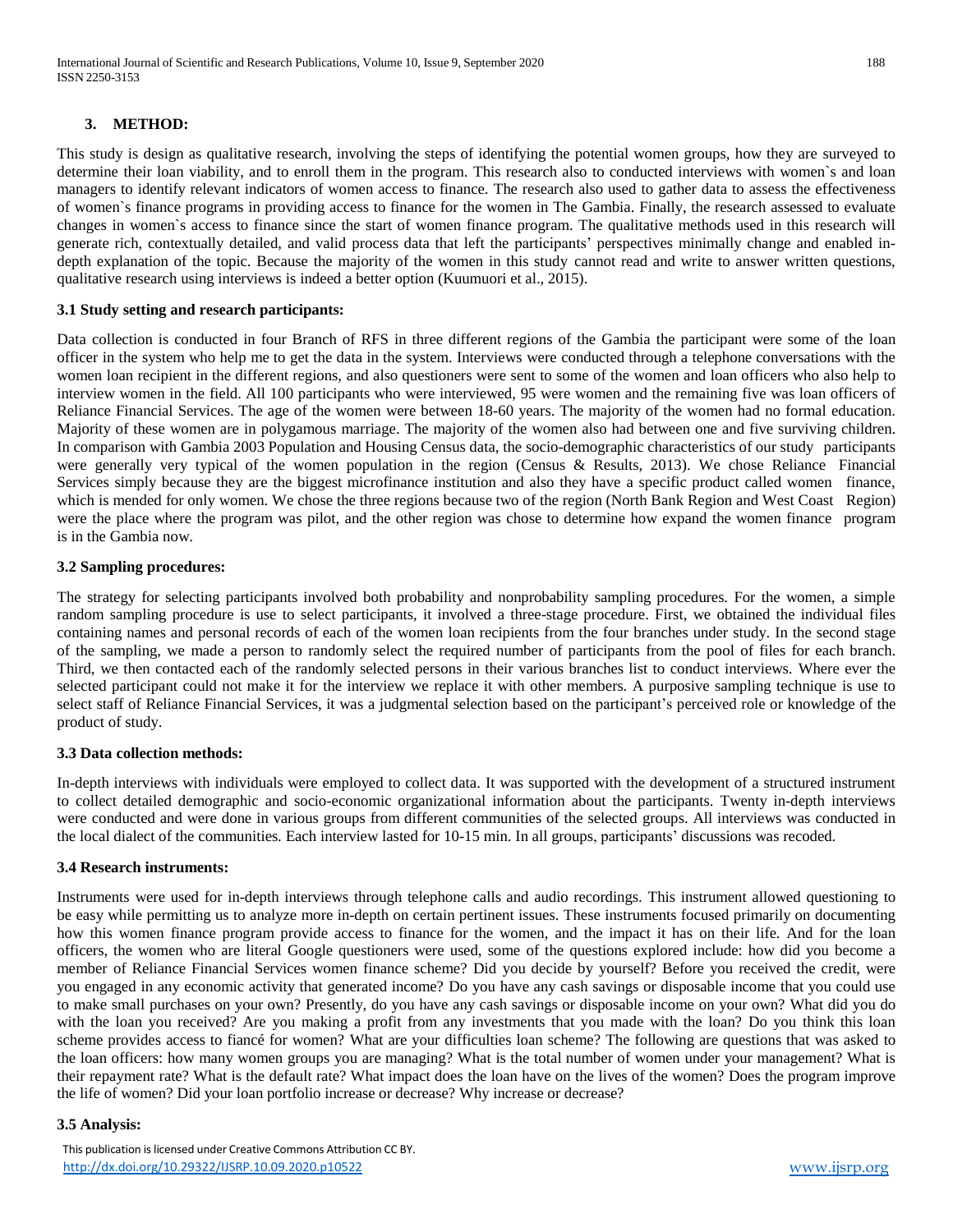# **4. FINDINGS AND DISCUSSION:**

# **4.1 Targeting women**

We start the presentation of our research by briefly explaining why women are the targets of RFS in this loan scheme. The official policy position of RFS for targeting women with credit is to provide them access to finance because they feel like women are not consider in term accessing finance, and to eradicate poverty women need to be empowering through the provision of microcredit which would enhance their productive capacity because they are the key players in the socio-economic activities in the Gambia and yet still a majority of them are unemployed, and they formed the majority of the population of the Gambia (Summary et al., n.d.). They believed targeting women is further founded on the assumption that women's bigger contribution to family welfare. The argument here is that the priority of women is always their children, then subsequently accompanied by spending on their household necessities. RFS, therefore, believes providing women with credit to increase their income would generate more direct transformational benefits to family welfare.

Notwithstanding, interviews with loan officers suggest other hidden agendas that directly raise questions about the truthfulness of the loan scheme targeting the women. According to some of the loan officers, many times they are ask with this question from the male counterpart, why this loan is targeting only women? And their response to this question is that male is not trustworthy with this kind of credit whenever you give them a loan they always divert it into other users, and when its due for payment they will be defaulted, in most cases in the Gambia, the male takes care of the household needs so when a male are given loan instead of investing they will just spend on household need and when the payment comes, they will be default. But for women, they feel ashamed of taken loan in their fellow women present and being unable to pay when due, so for them whenever they got the loan they will invest it wisely and it will generate income for them, and payment they will try all means possible to pay, in short from the explanation of some loan officer is that women are more reliable in repaying loan than their male counterpart. That's why they work with them.

The motive of targeting women, apart from it being seen as the best thing to do, is also a strategic one, meant to facilitate easy recovery of loans. But RFS`s method also indicates a vital lesson about how poorly implemented microcredit methodologies applied without enough knowledge of the socio-cultural context can lead to unexpected, adverse consequences, even while achieving some better outcomes. Therefor having good understanding of the nature of potential loan recipients and the socio-cultural context within which they live could be relevant for the survival, effectiveness, and long-term success of any microcredit program.

#### **4.2 Amount, sufficiency and period of the loan scheme:**

Table1: shows the length of time respondents had benefited from the scheme and the amount of loan received. Most of the women (73%) we interviewed had been in the program for more than two years. In an earlier study in Bangladesh (Hashemi, Schuler, & Riley, 1996) Grameen Bank have focused their programs increasingly on women, and have attempted to draw women out of isolation mainly by providing them with access to finance which will improve their economic opportunities. Our discussions and in-depth interviews with women revealed the fact that the coming of the women finance program, provide access to finance for the women in the Gambia, and indeed improve their economic opportunity, the women reported. Because the ability to be finance empowered depended on other more important factors such as the type of investment the loan is put into and whether a woman even had control over the loan use and the income. From the time the loan scheme was lunch till the time of this research, most women had received a cumulative loan amount of between D5, 000 and D25, 000. While Reliance Financial Services considered the various amounts it loaned to women were appropriate for women to access finance and be empowered, our interviews with women regarding the accessibility of the loan (92%) believed the loan scheme provides access to finance to engage in any meaningful income-generating activity.

# **Table 1: Amount, Sufficiency, and period of the loan.**

| Tharacteristics | Response |  |
|-----------------|----------|--|
| No of cycle     |          |  |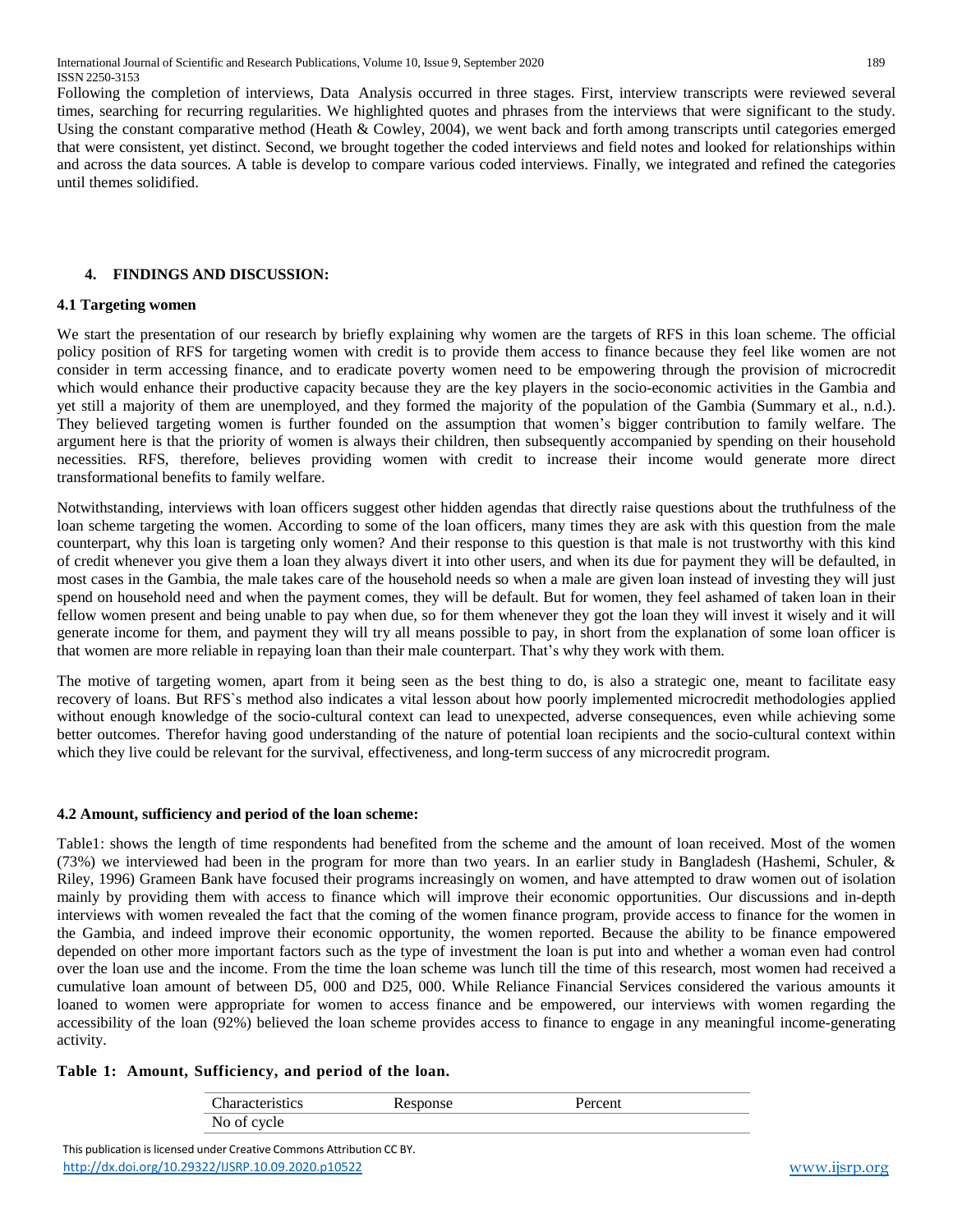| $1 - 4$             | 26 | 27% |  |
|---------------------|----|-----|--|
| $\overline{5-8}$    | 31 | 33% |  |
| $8 - 10$            | 38 | 40% |  |
| Amount received (D) |    |     |  |
| 5000-10000          | 35 | 37% |  |
| 11000-16000         | 48 | 50% |  |
| 17000-25000         | 17 | 13% |  |

The study identifies a problem which some of the women raised with regards to the time of loan repayment, the concern they raised with regards to the time was that the time of capital repayment is too short when they invest the loan before it pay any dividend or generates any income, the loan officers will come for half capital payment, because the period of the loan is six months and a half capital is pay at the third month while the other half is pay at the sixth month. About 35% raised their concern with regard to the period of payment. And the other complained of which majority raised was about the time of disbursement of the loan, about 57% raised their concern with regards to the timing of disbursing money, because they said they take the loan to invest and make a profit so the best time they will prefer to be given loan is during fest time such as Eid in Muslim calendar, charismas, because according to them during these period businesses work very well, so therefore if they are financed during these periods that will help them in term of generating income for them to be able to pay back the loan. One of the group leaders illustrates the incident.

"Where they had to discourse among themselves to fast track the payment of the loan period they were serving so that they can be financed for the coming Eidul-Adha, but they hard to informed the loan officer in charge of their group, who said the contract is six months if they want to pay and get finance before the six months then the whole group should agree to it, it should not be imposed on anyone, and they discoursed, but they could not agree on a term, as a result, it wasn't possible, so she said many had to struggle to *pay in that cycle". She was Said one of the woman.*

# **4.3 The impact of women finance program on the life of women in the Gambia:**

As the first step in the process of providing access to finance, RFS identifies potential women groups in various villages to teach them about the product and form them into groups. From there, they will be finance or granted a loan, and advice will be given to them to invest their loans in productive activities to be able to pay when due, every month using the profit earned from the loan investment. Data were collected to evaluate whether women were involved in income-generating activities, to know the proportion of the women who already had income-generating activities before receiving the loan, and how many of those who did not have a business activity and received the loan. Table 2 shows the respondents' involvement in income-generating activities before and after a loan.

| Involvement income generating activities | Yes | N <sub>0</sub> | Total |
|------------------------------------------|-----|----------------|-------|
| Before loan                              | 26  | -69            | 95    |
| After loan                               | 76  | 19             | 95    |
| % before                                 | 27% | 73%            | 100%  |
| % after                                  | 80% | 20%            | 100%  |
| Change in %                              | 53% | $-53%$         |       |

|  | Table 2: Involvement in income generating activities before and after receiving loan. |  |  |  |  |
|--|---------------------------------------------------------------------------------------|--|--|--|--|
|  |                                                                                       |  |  |  |  |

Before receiving the loan, only 27% of our study respondents are engage in some business activity. This figure rose to 80% after accessing loans, but yet still suggesting that 20% of women who received the loan were unable to start any business activity. While we discuss the reasons for this in Table 2 above, two issues are point out. First, given that a large proportion of women were not already engaged in any income-generating business, but RFS (Reliance Financial Services) nevertheless gave them loans to start up one, well done to RFS for enhancing these women able to access finance and initiate their businesses. However, the fact that a considerable number of these women failed to start-up any business suggests that RFS approach did not adequately appreciate what women's access to microcredit can do or not do in a context this is one primary reason why some of the women are unable to pay the 18% interest on their loans, which could lead to complication in payment.

The second issue is that a significant number of women (20%) have even failed to invest their loans in any venture that could generate income. Three main reasons accounted for this. First, the initial loan capital went into direct consumption. Several accounts are given about loans use to meet immediate household needs such as the purchase of food and medicine. Second, the loan is voluntarily handed over to their husbands or other family members. And third lack of business opportunity in some remote villages and communities. As a result women, losing the initial loan capital leading to indebtedness that culminates in a gradual but profound socio-economic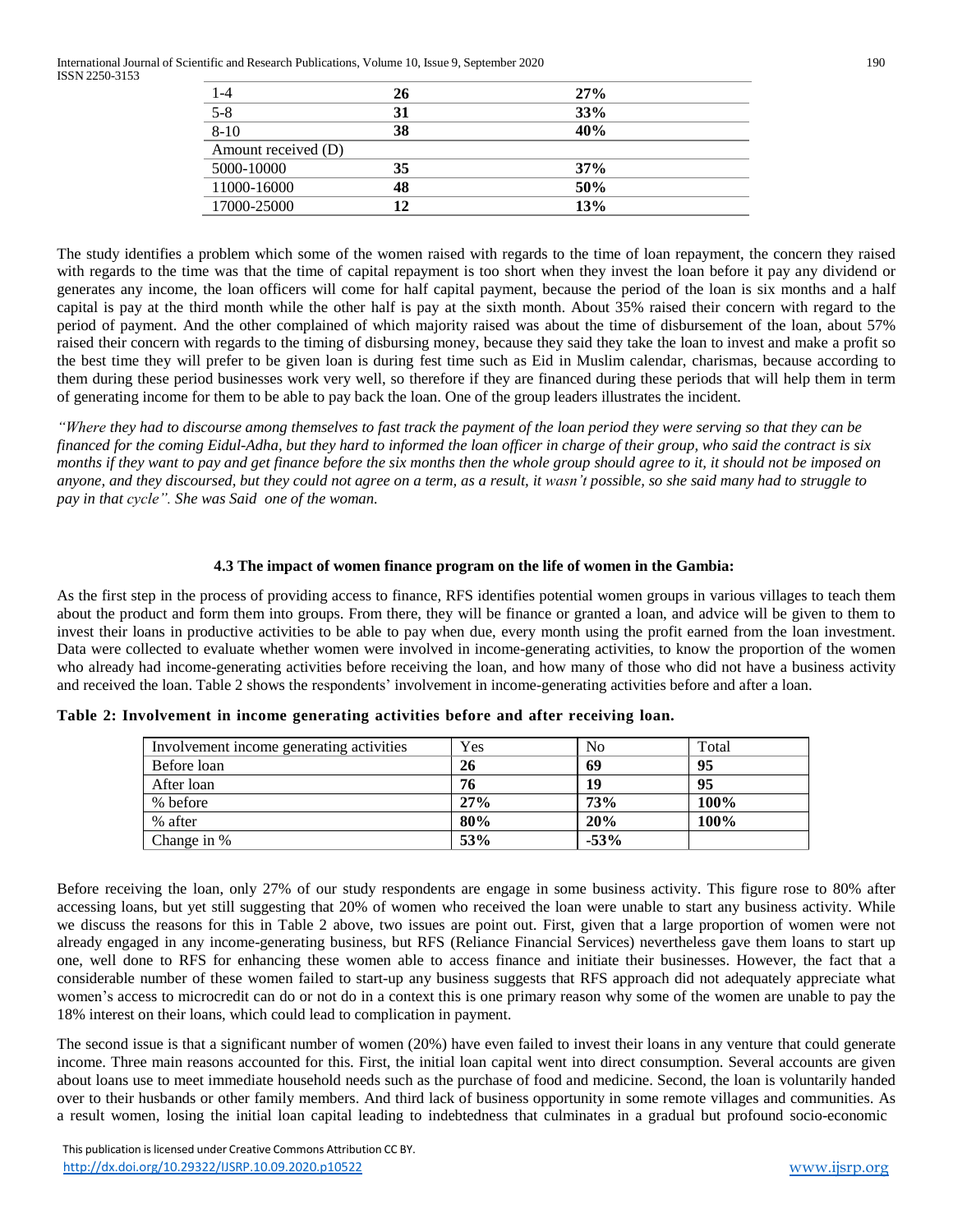privation and disempowerment. The fact that a substantial number of the loans are used for purposes other than investment in incomegenerating activities could be related to the fact that RFS loan operation policy does not focus on providing access to finance for the women-only but also try to monitor those facing difficulties in paying by cutting their loan or even suspend them and allow them to do only saving. Unfortunately, these management techniques are not always effective, as loans are rarely monitor. Thus RFS does not focus more on women who finance to know the economic activities they are involved in, but they make it explicitly clear to them that, the loan is mend to be pay whoever is not involved in a business that can enable you to pay the loan should not take the loan, but limited household resources, often intermingle to force borrowers who are usually face with other economic necessities into diverting loans into other uses. Of course, the exact use of the loan should not be so relevant if the purpose of the RFS microcredit program was only to enhance women's access to finance. However, given that many loan recipients do not usually have any form of business activity before receiving the loan, and the fact that the program encourage the investment of loans in income generating activities, but using the loan for activities like school fees or food raises questions about the appropriateness of the program. Our interviews with women suggest, some who take the loan for another purpose different from a business like mention before with the expectation to pay using remittance they will receive from their relatives in abroad, and this is confirm by some of the loan officers, they said on the payment day some women will give them the excuse that my child or my uncle have not send my money yet, which is a clear manifestation that some divert the use of the loan, but still the majority of them pay the loan and the repayment rate of this program is very high it's at 98%. But the fact is those who invest the loan have more benefits in their life than those who divert the use. Here is the statement we got from one of the recipients of the loan who is now successful in her business and I court.

"I thank God and thank RFS for the support they give me, I have been in business for so many years but all those years I leave from hand to mouth, after I benefit from this loan that is when I expand my business, and I do go to Senegal to buy goods and sell them in *the Gambia, my business is doing very well and stated with only D5000 and now am receiving D55,000, and I have two saving account thanks to RFS my life has changed now". A woman said it during the interview with her.*

And after going through the files, there are many women who are also successful, after they have access to the women finance loan. And they strongly agreed to the fact that the loan has improved their life.

| Activities                     | Respond | Percentage % |  |
|--------------------------------|---------|--------------|--|
| Farming                        | 15      | 16           |  |
| Gardening                      | 20      | 21           |  |
| Vegetable selling              | 6       | 6            |  |
| Food selling                   | 14      | 15           |  |
| Cloth selling                  | 8       | 8            |  |
| Poultry farming                | 9       | 10           |  |
| Fruit selling                  | 13      | 14           |  |
| Loan given to husband or other | 10      | 10           |  |
| family members                 |         |              |  |
|                                | 95      | 100          |  |

**Table 3: Loan investment activities or business types by loan recipients.**

Table3: patterns of loan utilization among the 80% of the women who were engaged in some form of business after they received the loan. In table3, it indicates the economic activities most of these women are involved in after they have benefited from the loan. The majority of the women invested their loans in one of the seven (7) different business activities mentioned above. In this research, the following problems were detected that affect women to make change in their life after accessing finance, first issue some raised was, they are involved in a business that has less profit margin. As a result, they have to struggle very well to pay back the loan. Secondly, some of these women are engaged in business-like food selling at schools, market and other public places and fruit sellers they complained about the damage rate of their product because their good are perishable and they do not have proper storage facility as a result affecting their profit margin, another issue raised by the majority of them is lack of independence for them to involved in higher profitable business due to their domestic responsibility, because in the Gambia women are responsible of domestic work and taking care of children in most case, as a result, they do not have time to make certain business investment. Thus they cannot partake in many lucrative businesses. But after engaging the loan officers of RFS, we understood that they are with believe that when women get access to finance, there is a lot of business opportunities that they could invest in making a profit. However, our interview with women indicates a different story, some of them believe that there are business opportunities, but the above issues are the factors hindering them from making a change in their life, and as a result, some of them face complication in paying the interest of 18%. And during the interview, one of the woman raised the issue of time and period of the meeting, I court.

"due to our domestic duties it is challenging for us to attend the monthly meeting regularly, we have to take care of the children and cook for the family whiles our husband are at work, and during the raining season this becomes a big problem for us to attend the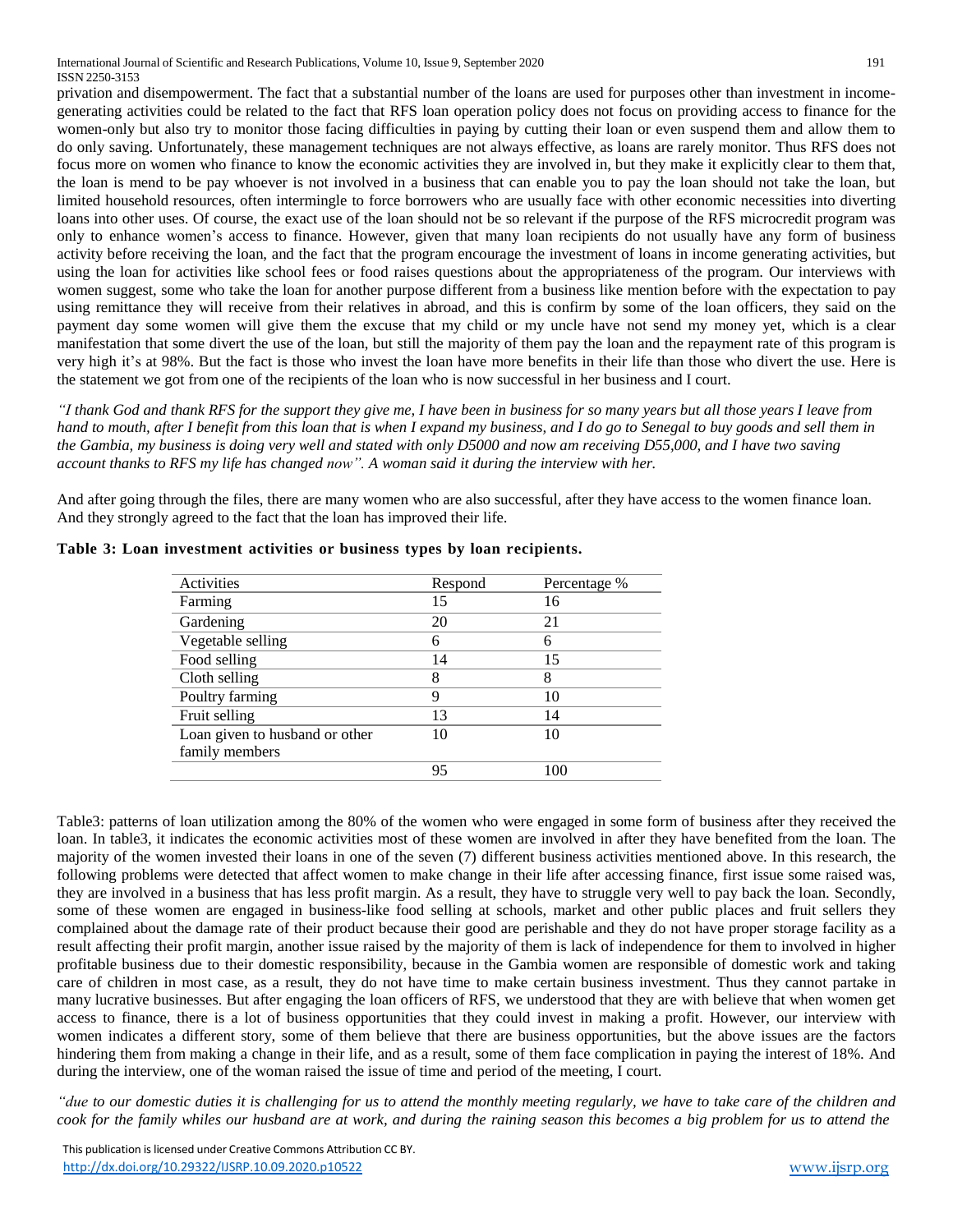meeting every month because we also have to go to a farm in the morning, these are some the difficulties we encounter with the meeting time, and yet still we find for coming late or been absent, so that's why we want the time to change. The same responsibilities *derived us from venturing into higher profitable businesses."*

But those involved in the business like gardening and faming also said that the loan helps them because they can be able to afford the necessary material for their agricultural activities ranging from seeds to fertilizers, which they said improve their yielding.

| Income Status   | <b>Business Status</b> |                        |       |  |  |
|-----------------|------------------------|------------------------|-------|--|--|
|                 | In Business            | <b>Not In Business</b> | Total |  |  |
| Income increase |                        |                        |       |  |  |
| Income decrease |                        |                        |       |  |  |
| No change       |                        |                        |       |  |  |
|                 |                        |                        | 04    |  |  |

# **Table 4: Income status after accessing finance**

Table 4: shows the distribution of changes in income between women who already had business activity before receiving the loan and those who did not. However the data shows that majority of the women (10) who are in business activities before benefiting the loan reported increases in their income. On the other hand, four (15) of our respondents who reported decreases in their income, (11) were women who were not in any business activities before accessing the loan. Our interviews found that majority of women who reported an increase in their income had invested their loans in productive activities. And they expressed their gratefulness to RFS, because they now make a financial contributions to their family welfare and children's education. Some of them explained how they used their loans and the incomes generated from the loan investment to provide a quality life for their family in terms of food, clothing, and other expenses of their family.

However, on the other hand, those whose income decreases or remains stagnant is a different story for them. Those women were in a huge pressure because according to them after investing the loan, the business was not able to pay off the loan for them they have to struggle to sell some of their assets or asked their relatives to pay off the loan, so instead of improving their life it decreases they`re leaving standard. Some of them even said when they paid off the loan they will leave the program and just continue to save, because they believed the loan could not bring any improvement in their life looking at the kind of business they are engaged.

*"At the moment I lose everything to pay off this loan, I gave money to my brother who is a mobile dealer, and he said he would go to Senegal and buy mobile phones and sell them in the Gambia. But he said the money was lost, how am I going to pay an amount of D30, 000? And now the loan cycle has ended, everyone paid except me, and as a result of my areas the whole village will not receive a loan, what am I going to do". (Story of a woman).*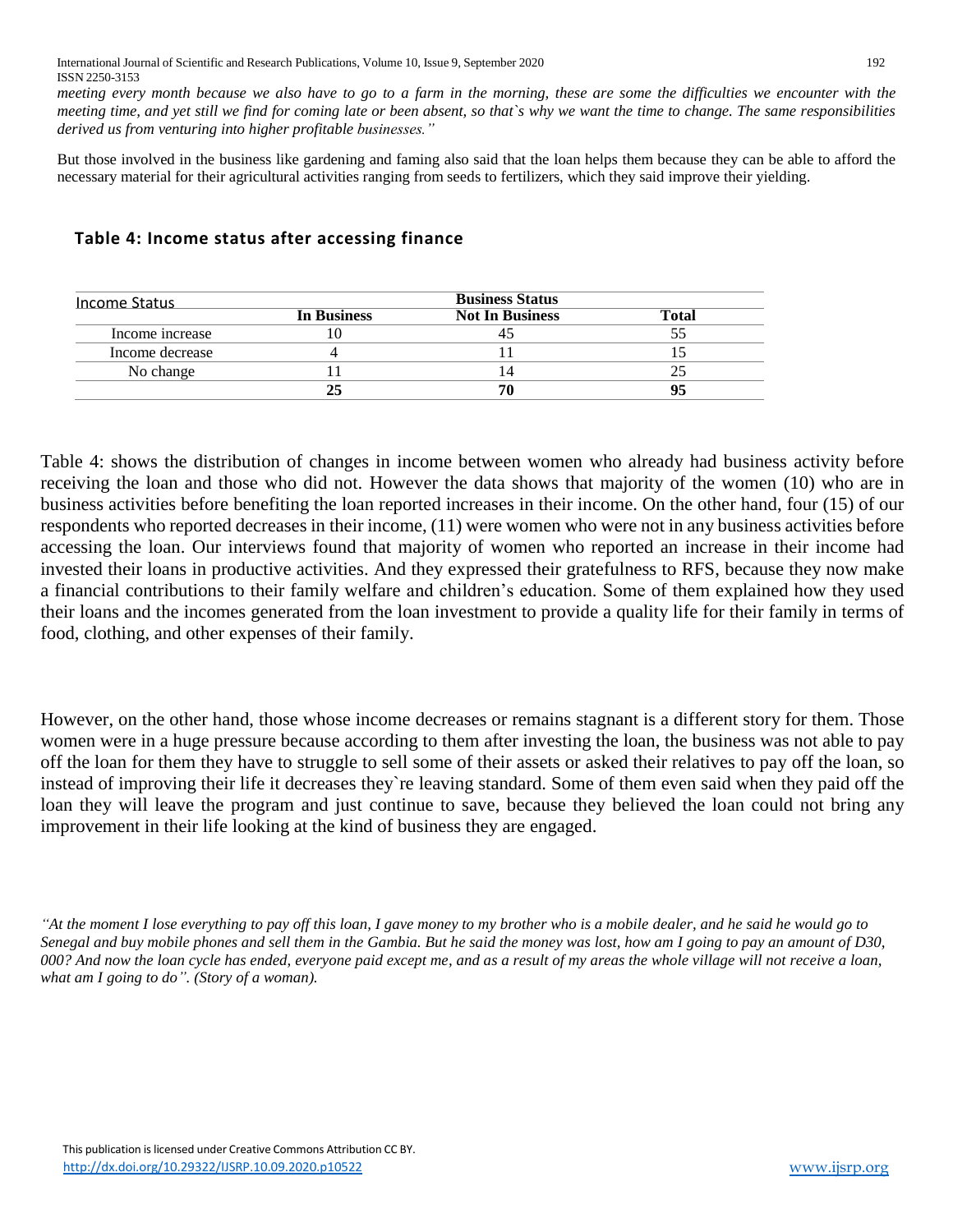

**Figure 1: Income status after accessing Finance.**

**Figure** 1: is a representation of women's valuation of their income status after accessing finance; these results are the answer to the questions that were asked to women to explain their income after they have access the loan. **Figure 1** indicates that 58% (55), 16% (15), and 26% (25) of the women sampled, reported that their income levels have improved, worsened, and not changed, respectively. From this data 58% of the sample who get access to finance through this program reported improvement in their income-generating activities, a and they explain many benefits that they derived from this program since started taking the loan to date, we have visited some of their shops and business places in different locations where monies are invested, and the business is doing well, so they feel empowered by this program. Our interview with one of them said.

"with the help RFS women finance program, am now able to send my children to school, feed them and shelter them, and am a single parent, all these weren't possible before, when I started taking this loan I was skeptical but now Alhamdulillah it transformed my life, I own a house, shop among other assets all thanks to RFS women finance program, and not only me but this program has changed the *lives of many women in the Gambia."*

However on the other hand 42% of the women also interviewed came with a different story about the program, some of them said the program does not bring any change in their income, what they were earning before still is the same no change, while others even said the program in fact, decreases their income-generating activities, they said before receiving the loan we were doing better but after they took this loan things turn otherwise, but in our research, we realized that most of these women diverted the purpose of the loan, some used it for family support activities, while some have invested it but the investment does not go well, as a result, they defaulted. These women narrated their pains; they often have to borrow from friends and other moneylenders to pay the monthly interest on their loan to avoid default and avoid the social pressures and shame that comes with default. A story of a woman when she is ask this question.

"What problem did you encounter after taking this loan? I have encounter a lot of problems after taking this loan. Because of this loan I have been disrespected, insulted and humiliated by my friends in this community, the reason was I wasn't able to pay for three months because didn't have money. So on the day of third-month payment, which is the payment of the half principal, all my group members went to pay except me. Fact, I was busy going from one place to the other to borrow money. But after they completed the meeting, my name was called several times, the group leader and other members confronted me at my house asking for the money. I told them I didn't have the money yet, but my brother promised me that he would pay for it. They use bad words, insult, and abusive language on me. Some said I was lazy, dishonest; and some even threatened to take me to police if I failed to pay. And there are *several others who face the same pressure when they fail to pay the money".*

# 4.4 Does the main objective of this program achieved? Providing access to finance for the women in the Gambia since its **inception 2014 to 2019, is it growing or decreasing?**

Many studies (Duflo, 2012, Ghosh, 2013; Omorodion, 2007) has conduct to determine the impact of microfinance in the life of poor people, especially women. Microfinance is recognized as the fundamental development tool, and with all the current issues within the industry, it continues to grow. We consistently reviewed the evidence of the impacts of micro-credit and micro-savings on poor people. By considering its impacts on income, savings, expenditure, and the accumulation of assets, as well as women's empowerment, and job creation. The available evidence shows that microfinance harms as well as good, to the livelihoods of the poor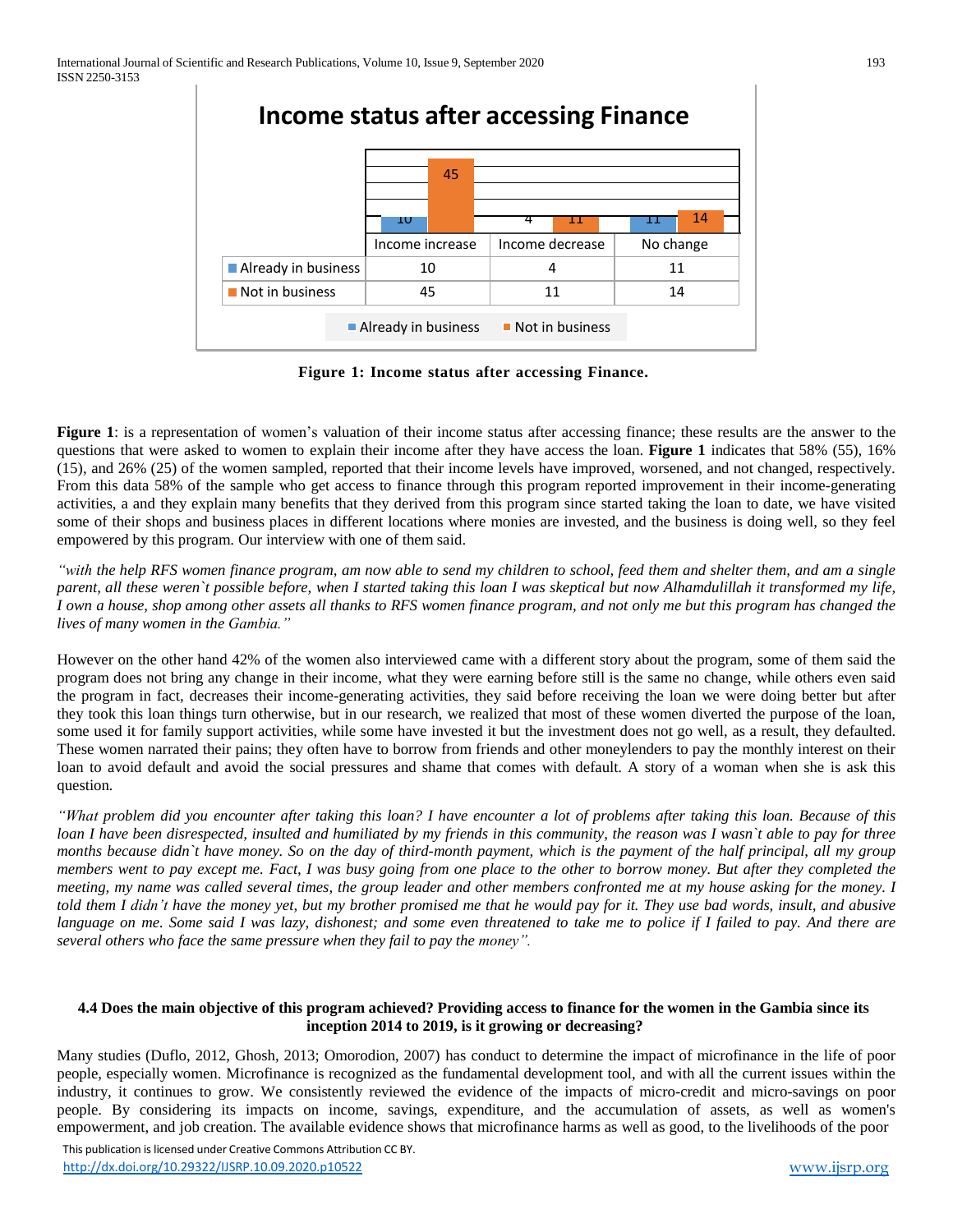(van Rooyen, Stewart, & de Wet, 2012). And there is a research done in one of the countries called Ghana which is in the same region with The Gambia (West Africa) following was the finding, After a thorough review of previous surveys that focus on impact assessments of MFIs, reported that Sinapi Aba Trust (SAT) had a positive impact on the economic conditions of its clients (Breu et al., 2008). Going through the efforts of microfinance from different parts of the world indicates, access to microfinance has had a significant economic impact, and this impact has been huge for those closer to the poverty line than those far away (Robson, 2016).

Taking into account all the situations courts from different research papers, this program by RFS is rapidly improving daily, and now it is available in all the regions of the Gambia, women can now access micro-credit and make saving easily, the only requirement they need is to be in a group and ready to guarantee one another, and still, this program is improving trying to collaborate with various stage holders in the communities, women group to get more on the program. Just of recent Reliance financial (RFS) services sign a memorandum of understanding with KMC (Kanifing Municipal council), which is the biggest region in the Gambia to provide a mini loan grant of D100 million to the various women group in the municipality. And I court the press released.

"Reliance in partnership with KMC launches a GMD100 Million Loan Fund for Women entrepreneurs of the Kanifing Municipality and names it "Dollel Jigeen." The objective is to offer 100,000 petty women-owned businesses access to microcredit with or without any prior banking history. To be part of this program, the women just need to form a small group with a minimum of 5 people within your neighborhood and call your local Councilor or visit the nearest Reliance branch. Your group will be enrolled immediately, and *within 3 to 5 working days, your loan will be processed".*

No collateral is required. As of 2019, reports this program have 35,000 women who are benefiting from this loan scheme. And of caurse there are clear indications that shows the rapid growth of this program, now this program is available in all the region of the Gambia both rural and urban settlement compared to in 2014- 2015 when the product covers only two regions and with only a few communities, and the program grant a loan amount of 100,000,000 every six month and 95% of it is recovered, therefor there is no dispute that the program is indeed growing and also ease access to finance for the women in The Gambia.

# **5. Conclusion:**

The extension of microcredit to women has the potential to impact powerfully on women`s empowerment effects of the micro-lending operation of RFS microcredit program to poor women in The Gambia. Our findings indicate that some women are empowered as a result of having access to loan, while some feel humiliated as a result of harassment and abuses they face due to their indebtedness and inability to repay loans, our finding suggests that those women who feel empowered as a result of access to finance are those who did not divert the use of their loan, but instead use it for the purpose it is mended for, while on the other hand, those women who feel disempowered are those who divert the use of the loan.

However, these results must be interpreted with the knowledge that the RFS Women Finance program will not just come within few years to close the Gap that has been existing for centuries between men and women in terms of access to finance. Furthermore, it will be too ambitious to expect that years of male domination over women in access to finance will be close by a few years of women finance programs.

Our findings also show that the impact of any microcredit program depends on the socio-economic and cultural contexts in which it is implement, that normally dictates the benefits women will get from the loan product, it may be at an advantage to some and the disadvantage to others, depending on their situation and whether they are able to service their loan effectively. Our findings also indicates that in a society where women have very few investment opportunities, such as access to market, not in gardening, or not allowed to partake in any economic activities, those are not favorable places to give loans. It suggest that RFS need to revisit their lending process to put into consideration the following things. First, they should concentrate on the areas that have access to the market, involved in economic activities so that if they take a loan they will be able to pay back; this will be at the advantage of both RFS and recipients of loan for the sustainability of the program. Second, it might be significant to determine which clients are involved in economic activities and those who have potential economic activities to be able to use the loan effectively, so that it can be a benefit for both parties. And this process may require just assessing the individual loan customers but also to screen the suitability of the environment.

Furthermore, in addition to the above points, the timing of loan disbursement, the amount finance to women groups, interest rate and repayment period are issues that need to be revisited, our study indicate that women complained to be financed in a period that is not productive, meaning period where there are less economic activities for them to invest in, and also some women are over finance meaning they are given loans that they could not be able to use effectively, and some woman is taking two loans from other companies, and at the end, they will take a loan from one company and pay the others, which will lead to the higher default rate. And also, the low profit yielding business opportunities available for women to investment, all these are factors that will increase the debt liability of women.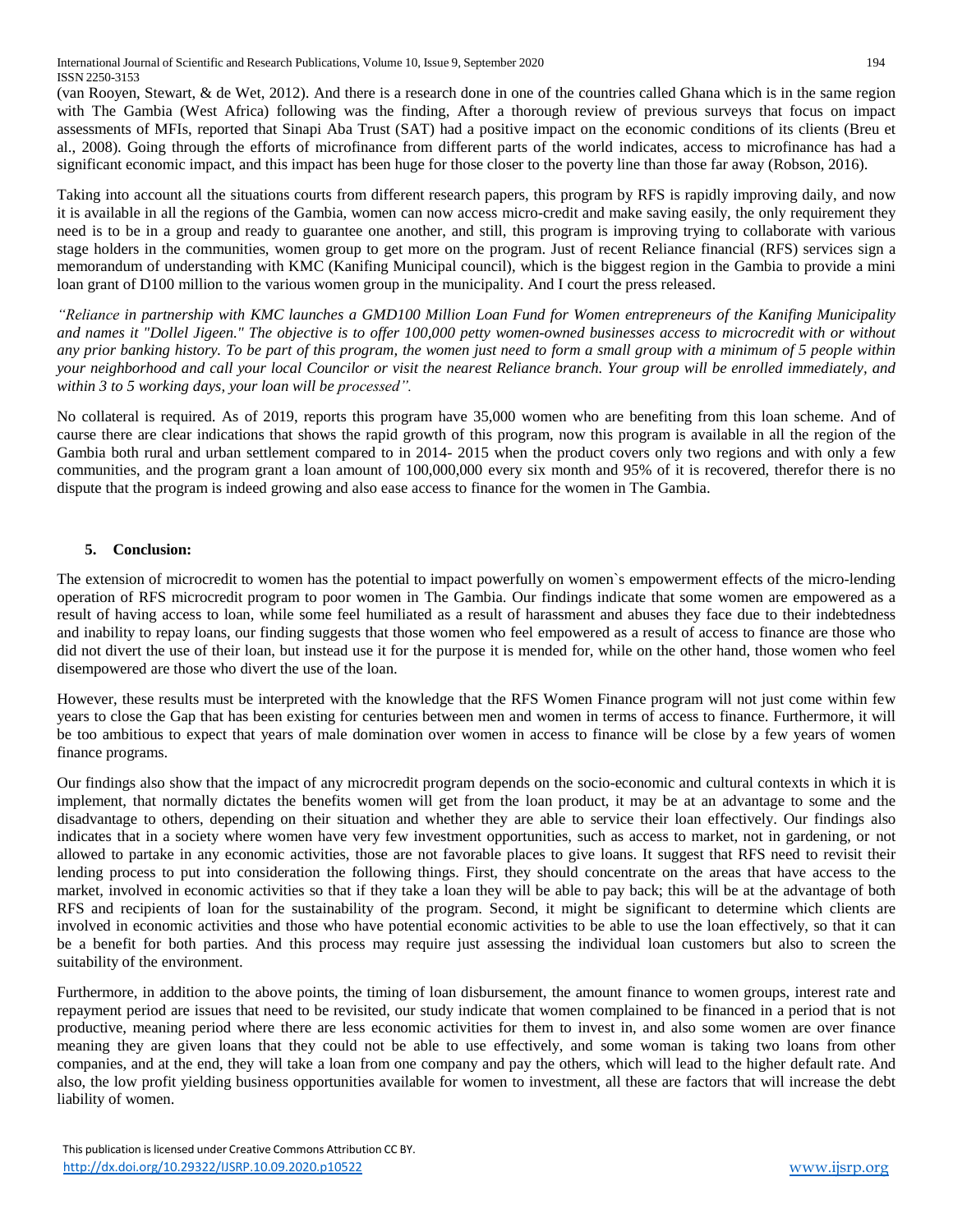The findings of our research support the need to consider the timing of disbursing the loan because the women will never reject the money, even if they know that after taking it there is a limited investment opportunity, therefore we recommend the financing time to be scheduled on a period when there are a lot of economic activities and investment opportunities for the women. In the same vein, we recommend that RFS embark on proper screening to find those women who are taken a loan from other microfinance institutions and take the necessary steps to stop multiple borrowing, and also tell the officers to strictly follow the policies of the of the program in other to avoid over financing women, given them a loan that they cannot be able to invest and pay when due.

The interest rate we find out that women are complaining about the interest rate, and some are demanding for a reduction in the interest rate; we think RFS needs to consider their request and see what they can reduce from the interest. Another issue that is raise was the period of loan repayment; some said that would prefer to pay the entire principal in the end of the sixth month rather than paying the half in the third month and the other half at the sixth month, RFS need to revisit the repayment period.

Finally, the implementation of joint liability policy, so that if one of the group members defaulted the other group members have to use their saving and pay for that member, this policy needs to be looked at, because what some the of the women complain is that, those they usually pay for always refuse to pay back their money and in the end, it course problem among them and encourage others not to pay too with the mindset that the group will pay.

In conclusion, the coming of this women finance product cannot just close the Gap miraculously, access to finance the gap between men and women in a country like the Gambia where women did not have the means to access finance from the conventional banks for a period of time though there is no doubt that microfinance programs such as this women finance program will go a long way in closing this gap and give equal chance if not more opportunity to women in accessing finance. However, with the role microfinance institutions and coming up with a specific product targeting only women, there is a hope that in future women will have better opportunity to access finance, which will help in eradicating poverty in our society.

# **References**

- Annan, J., Blattman, C., Green, E., & Jamison, J. (2012). *Building Women 's Economic and Social Empowerment through enterprise in Uganda enterprise in Uganda. Innovations for Poverty Action (IPA)*. 1–4. Retrieved from http://www.avsiusa.org/uploads/6/7/4/2/67429199/ugandawings\_ipa\_policy\_note.pdf
- Barboza, G., & Trejos, S. (2009). Micro credit in Chiapas, México: Poverty reduction through group lending. *Journal of Business Ethics*, *88*(SUPPL. 2), 283–299. https://doi.org/10.1007/s10551-009-0286-7
- Breu, F., Guggenbichler, S., & Wollmann, J. (2008). Alleviating Global Poverty through Microfinance: Factors and Measures of Financial, Economic, and Social Performance. *Vasa*, 1–27. Retrieved fro[m](http://medcontent.metapress.com/index/A65RM03P4874243N.pdf) <http://medcontent.metapress.com/index/A65RM03P4874243N.pdf>
- Census, H., & Results, P. (2013). *The Gambia 2013 Population and Housing Census Preliminary Results Count ! The Gambia 2013 Population and Housing Census Preliminary Results*.
- Della-Giusta, M., & Phillips, C. (2006). Women entrepreneurs in the Gambia: Challenges and opportunities. *Journal of International Development*, *18*(8), 1051–1064. https://doi.org/10.1002/jid.1279
- Dieter, H. (2000). *[www.econstor.eu](http://www.econstor.eu/)*.
- Dieter, H., & Schmidt, P. (2000). *[www.econstor.eu](http://www.econstor.eu/)*.
- Duflo, E. (2012). Women empowerment and economic development. *Journal of Economic Literature*, *50*(4), 1051–1079. https://doi.org/10.1257/jel.50.4.1051
- Ghosh, J. (2013). Microfinance and the challenge of financial inclusion for development. *Cambridge Journal of Economics*, *37*(6), 1203–1219. https://doi.org/10.1093/cje/bet042
- Hashemi, S. M., Schuler, S. R., & Riley, A. P. (1996). Rural Credit Programs and Women'S Empowerment in Bangladesh. *World Development*, *24*(4), 635–653. https://doi.org/10.1016/0305-750X(95)00159-A
- Heath, H., & Cowley, S. (2004). Developing a grounded theory approach: A comparison of Glaser and Strauss. *International Journal of Nursing Studies*, *41*(2), 141–150. https://doi.org/10.1016/S0020-7489(03)00113-5
- James, C., & Gary, M. (2004). *[www.econstor.eu](http://www.econstor.eu/)*.

195

This publication is licensed under Creative Commons Attribution CC BY. <http://dx.doi.org/10.29322/IJSRP.10.09.2020.p10522> [www.ijsrp.org](http://www.ijsrp.org/)